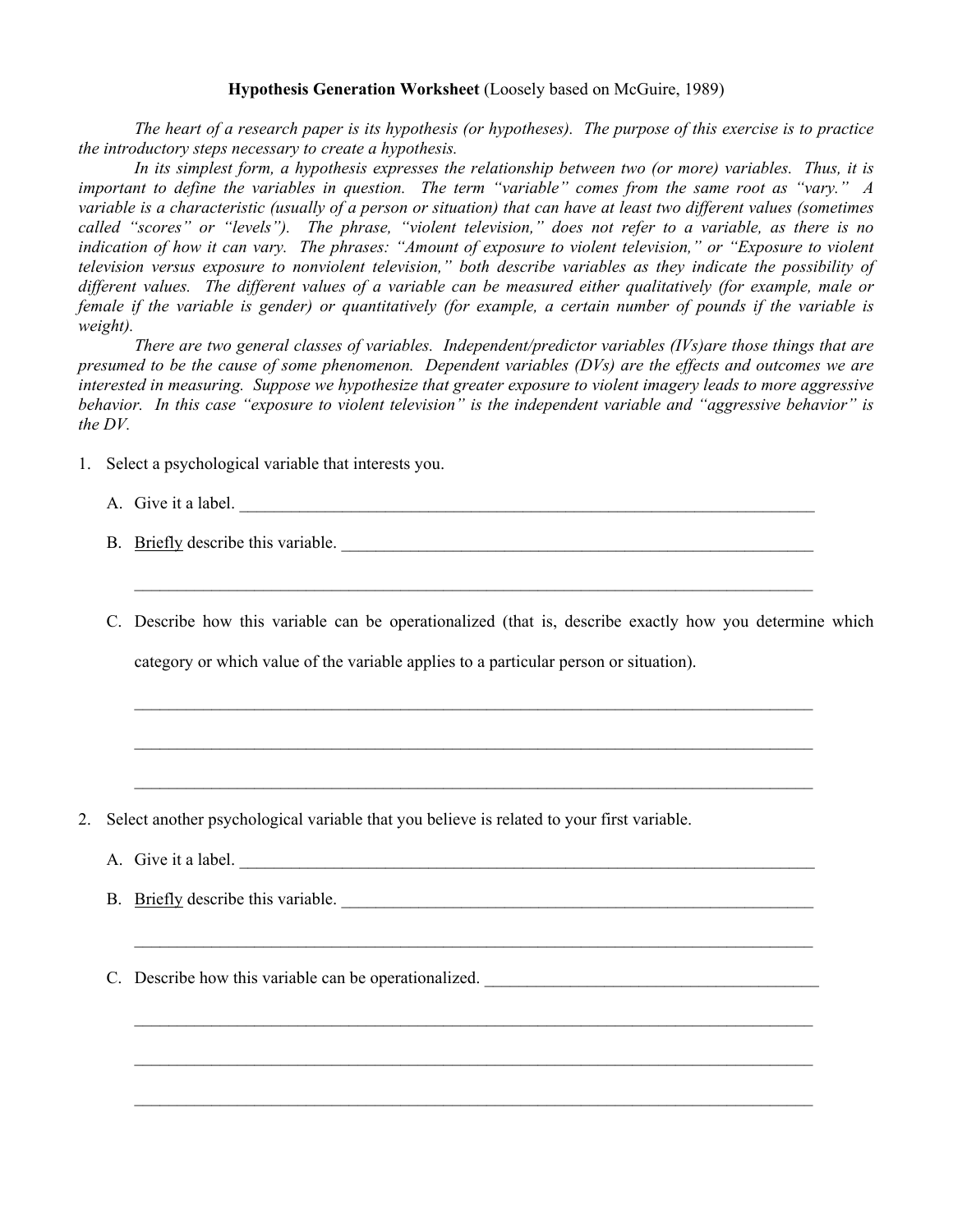*Once the variables are defined, the next step is to predict the relationship between these two variables by writing a hypothesis. A hypothesis is a prediction about the relationship between two or more variables. For now, assume that there is a causal relationship between the two variables even if it would be impossible or unethical to test a causal hypothesis. This means that changing a person's score on one of the variables (the independent variable) would cause the person's score on the other variable (the dependent variable) to change. For example, you might say, "Increasing the amount of violent television that a person watches will cause that person to exhibit more aggressive behaviors."* 

3. State a hypothesis.

*Hypotheses are not mere guesses. Although there is never 100% certainty that a hypothesis is true, there are usually good reasons why the researcher believes that the hypothesis is true. It is very important to note why a particular relationship is expected.*

 $\mathcal{L}_\mathcal{L} = \{ \mathcal{L}_\mathcal{L} = \{ \mathcal{L}_\mathcal{L} = \{ \mathcal{L}_\mathcal{L} = \{ \mathcal{L}_\mathcal{L} = \{ \mathcal{L}_\mathcal{L} = \{ \mathcal{L}_\mathcal{L} = \{ \mathcal{L}_\mathcal{L} = \{ \mathcal{L}_\mathcal{L} = \{ \mathcal{L}_\mathcal{L} = \{ \mathcal{L}_\mathcal{L} = \{ \mathcal{L}_\mathcal{L} = \{ \mathcal{L}_\mathcal{L} = \{ \mathcal{L}_\mathcal{L} = \{ \mathcal{L}_\mathcal{$ 

 $\mathcal{L}_\mathcal{L} = \{ \mathcal{L}_\mathcal{L} = \{ \mathcal{L}_\mathcal{L} = \{ \mathcal{L}_\mathcal{L} = \{ \mathcal{L}_\mathcal{L} = \{ \mathcal{L}_\mathcal{L} = \{ \mathcal{L}_\mathcal{L} = \{ \mathcal{L}_\mathcal{L} = \{ \mathcal{L}_\mathcal{L} = \{ \mathcal{L}_\mathcal{L} = \{ \mathcal{L}_\mathcal{L} = \{ \mathcal{L}_\mathcal{L} = \{ \mathcal{L}_\mathcal{L} = \{ \mathcal{L}_\mathcal{L} = \{ \mathcal{L}_\mathcal{$ 

 $\mathcal{L}_\mathcal{L} = \{ \mathcal{L}_\mathcal{L} = \{ \mathcal{L}_\mathcal{L} = \{ \mathcal{L}_\mathcal{L} = \{ \mathcal{L}_\mathcal{L} = \{ \mathcal{L}_\mathcal{L} = \{ \mathcal{L}_\mathcal{L} = \{ \mathcal{L}_\mathcal{L} = \{ \mathcal{L}_\mathcal{L} = \{ \mathcal{L}_\mathcal{L} = \{ \mathcal{L}_\mathcal{L} = \{ \mathcal{L}_\mathcal{L} = \{ \mathcal{L}_\mathcal{L} = \{ \mathcal{L}_\mathcal{L} = \{ \mathcal{L}_\mathcal{$ 

 $\mathcal{L}_\text{max}$  , and the contribution of the contribution of the contribution of the contribution of the contribution of the contribution of the contribution of the contribution of the contribution of the contribution of t

 $\mathcal{L}_\mathcal{L} = \{ \mathcal{L}_\mathcal{L} = \{ \mathcal{L}_\mathcal{L} = \{ \mathcal{L}_\mathcal{L} = \{ \mathcal{L}_\mathcal{L} = \{ \mathcal{L}_\mathcal{L} = \{ \mathcal{L}_\mathcal{L} = \{ \mathcal{L}_\mathcal{L} = \{ \mathcal{L}_\mathcal{L} = \{ \mathcal{L}_\mathcal{L} = \{ \mathcal{L}_\mathcal{L} = \{ \mathcal{L}_\mathcal{L} = \{ \mathcal{L}_\mathcal{L} = \{ \mathcal{L}_\mathcal{L} = \{ \mathcal{L}_\mathcal{$ 

 $\mathcal{L}_\mathcal{L} = \{ \mathcal{L}_\mathcal{L} = \{ \mathcal{L}_\mathcal{L} = \{ \mathcal{L}_\mathcal{L} = \{ \mathcal{L}_\mathcal{L} = \{ \mathcal{L}_\mathcal{L} = \{ \mathcal{L}_\mathcal{L} = \{ \mathcal{L}_\mathcal{L} = \{ \mathcal{L}_\mathcal{L} = \{ \mathcal{L}_\mathcal{L} = \{ \mathcal{L}_\mathcal{L} = \{ \mathcal{L}_\mathcal{L} = \{ \mathcal{L}_\mathcal{L} = \{ \mathcal{L}_\mathcal{L} = \{ \mathcal{L}_\mathcal{$ 

4. Why does this relationship exist? Give a short theoretical explanation for this hypothesis.

*Often other variables are mentioned when explaining why a relationship exists. With many causal relationships, the relationship exists because changing the independent variable causes a change in a middle variable that causes the change in the dependent variable. This middle variable is called a "mediator variable." For example, you may believe that watching violent television causes people to believe that violence is an effective way to achieve one's goals and that this belief causes people to become violent. If this is the case, the extent to which a person believes that violence is an effective way to achieve goals is a mediator variable.* 

 $\mathcal{L}_\mathcal{L} = \{ \mathcal{L}_\mathcal{L} = \{ \mathcal{L}_\mathcal{L} = \{ \mathcal{L}_\mathcal{L} = \{ \mathcal{L}_\mathcal{L} = \{ \mathcal{L}_\mathcal{L} = \{ \mathcal{L}_\mathcal{L} = \{ \mathcal{L}_\mathcal{L} = \{ \mathcal{L}_\mathcal{L} = \{ \mathcal{L}_\mathcal{L} = \{ \mathcal{L}_\mathcal{L} = \{ \mathcal{L}_\mathcal{L} = \{ \mathcal{L}_\mathcal{L} = \{ \mathcal{L}_\mathcal{L} = \{ \mathcal{L}_\mathcal{$ 

 $\mathcal{L}_\mathcal{L} = \{ \mathcal{L}_\mathcal{L} = \{ \mathcal{L}_\mathcal{L} = \{ \mathcal{L}_\mathcal{L} = \{ \mathcal{L}_\mathcal{L} = \{ \mathcal{L}_\mathcal{L} = \{ \mathcal{L}_\mathcal{L} = \{ \mathcal{L}_\mathcal{L} = \{ \mathcal{L}_\mathcal{L} = \{ \mathcal{L}_\mathcal{L} = \{ \mathcal{L}_\mathcal{L} = \{ \mathcal{L}_\mathcal{L} = \{ \mathcal{L}_\mathcal{L} = \{ \mathcal{L}_\mathcal{L} = \{ \mathcal{L}_\mathcal{$ 

 $\mathcal{L}_\mathcal{L} = \{ \mathcal{L}_\mathcal{L} = \{ \mathcal{L}_\mathcal{L} = \{ \mathcal{L}_\mathcal{L} = \{ \mathcal{L}_\mathcal{L} = \{ \mathcal{L}_\mathcal{L} = \{ \mathcal{L}_\mathcal{L} = \{ \mathcal{L}_\mathcal{L} = \{ \mathcal{L}_\mathcal{L} = \{ \mathcal{L}_\mathcal{L} = \{ \mathcal{L}_\mathcal{L} = \{ \mathcal{L}_\mathcal{L} = \{ \mathcal{L}_\mathcal{L} = \{ \mathcal{L}_\mathcal{L} = \{ \mathcal{L}_\mathcal{$ 

5. Think about a possible mediatior variable.

A. Give it a label.

B. Give a short explanation of why you believe that this variable is a mediator variable.